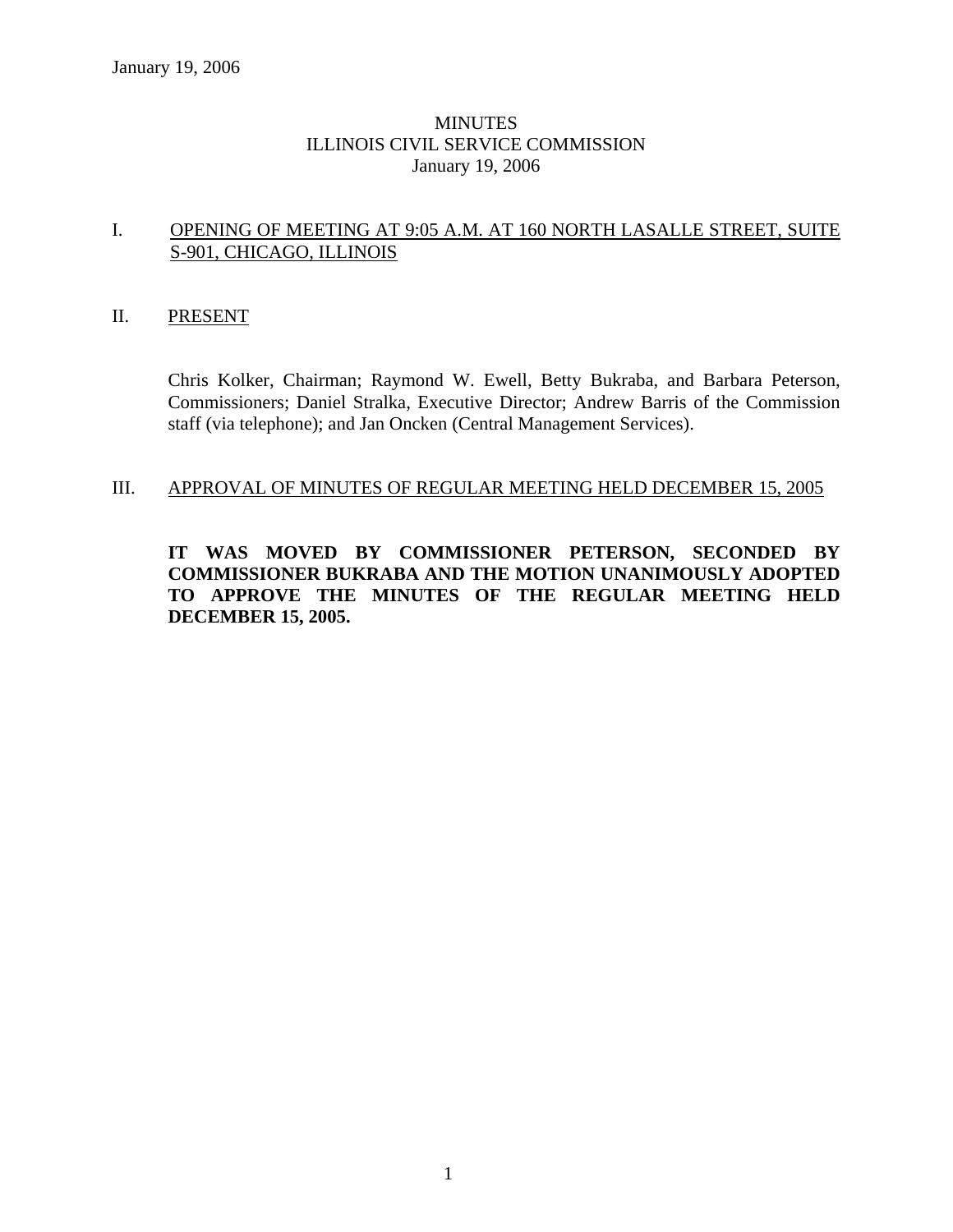# IV. EXEMPTIONS UNDER SECTION 4d(3) OF THE PERSONNEL CODE

# **A. Report on Exempt Positions**

| <u>Exempt Positions</u>               |           |                  |
|---------------------------------------|-----------|------------------|
|                                       | Total     | Number of Exempt |
| <u>Agency</u>                         | Employees | Positions        |
|                                       |           |                  |
|                                       |           |                  |
|                                       |           |                  |
|                                       |           |                  |
|                                       |           |                  |
| Central Management Services  1640 119 |           |                  |
| Children and Family Services 3298 41  |           |                  |
|                                       |           |                  |
|                                       |           |                  |
|                                       |           |                  |
|                                       |           |                  |
|                                       |           |                  |
|                                       |           |                  |
|                                       |           |                  |
|                                       |           |                  |
|                                       |           |                  |
|                                       |           |                  |
|                                       |           |                  |
|                                       |           |                  |
|                                       |           |                  |
|                                       |           |                  |
|                                       |           |                  |
|                                       |           |                  |
|                                       |           |                  |
|                                       |           |                  |
|                                       |           |                  |
|                                       |           |                  |
|                                       |           |                  |
|                                       |           |                  |
|                                       |           |                  |
|                                       |           |                  |
|                                       |           |                  |
|                                       |           |                  |
|                                       |           |                  |
|                                       |           |                  |
|                                       |           |                  |
|                                       |           |                  |
|                                       |           |                  |
|                                       |           |                  |
|                                       |           |                  |
|                                       |           |                  |
|                                       |           |                  |
|                                       |           |                  |
|                                       |           |                  |
|                                       |           |                  |
|                                       |           |                  |
|                                       |           |                  |
|                                       |           |                  |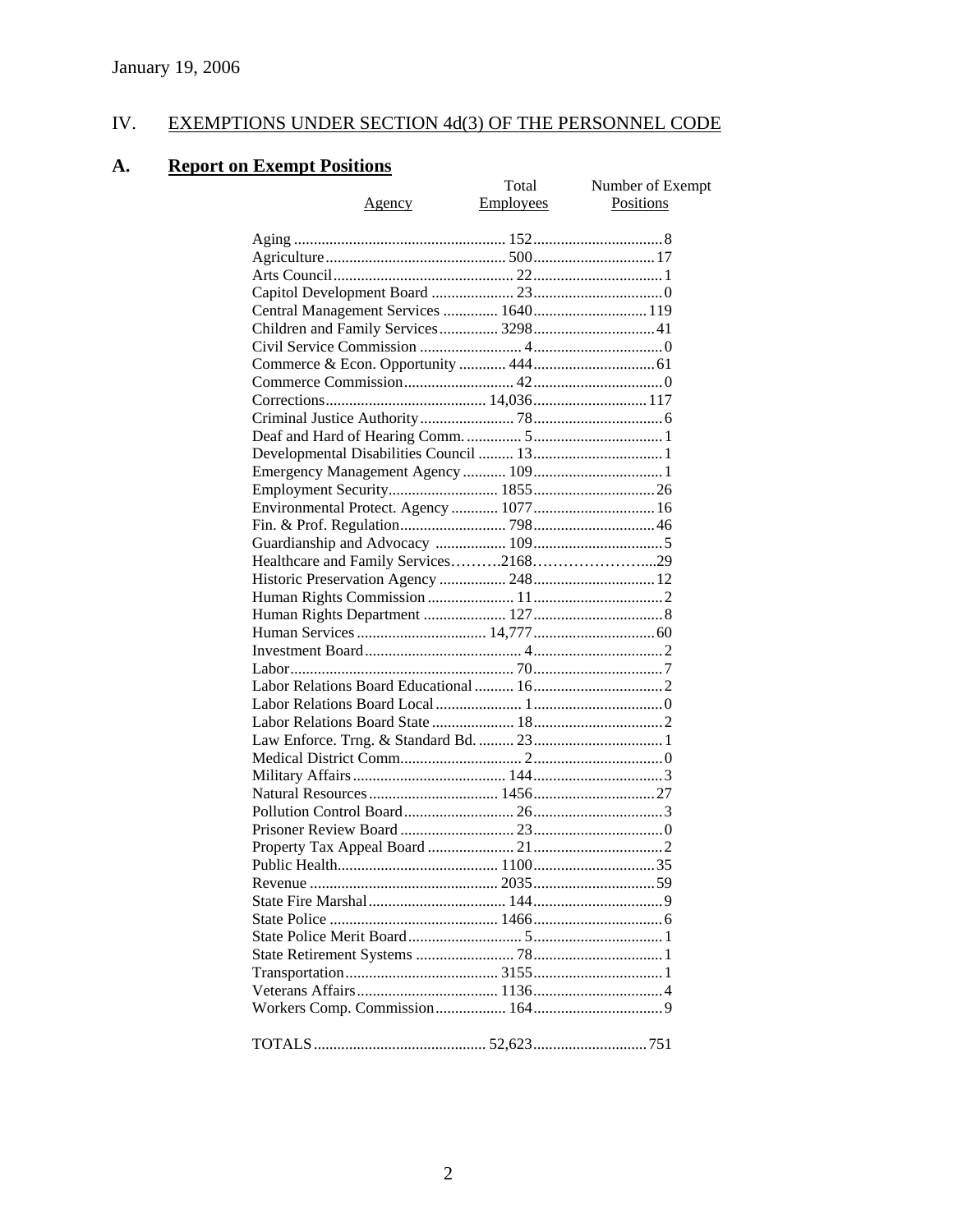#### **B. Governing Rule - Jurisdiction B Exemptions**

- a) Before a position shall qualify for exemption from Jurisdiction B under Section 4d(3) of the Personnel Code, the position shall be directly responsible to:
	- 1. The Governor, or
	- 2. A departmental director or assistant director appointed by the Governor, or
	- 3. A board or commission appointed by the Governor, or
	- 4. The head of an agency created by Executive Order, or the director or assistant director of an agency carrying out statutory powers, whose offices are created by the Governor subject to legislative veto under Article V, Section 11, of the Constitution of 1970, which agency head, director, or assistant director may themselves be subject to exemption under Section 4d(3), or
	- 5. In an agency having a statutory assistant director, a deputy director exercising full line authority under the director for all operating entities of the agency, provided the statutory role of assistant director is vacant or is assigned clearly distinct and separate duties from the deputy director and as a colleague to him, or
	- 6. A line position organizationally located between the director and/or assistant director and a subordinate statutorily exempt position(s), provided the position proposed for exemption has line authority over the statutory exempt position(s), or
	- 7. The elected head of an independent agency in the executive, legislative, or judicial branch of government.
- b) If a position meets the above criterion, it must, in addition, be responsible for one or more of the following before it shall be approved as exempt:
	- 1. Directs programs defined by statute and/or departmental, board, or commission policy or possess significant authority when acting in the capacity of a director of programs to bind the agency.
	- 2. Makes decisions in exercising principal responsibility for the determination or execution of policy which fix objectives or state the principles to control action toward operating objectives of one or more divisions, such decisions being subject to review or reversal only by the director, assistant director, board or commission.
	- 3. Participates in the planning and programming of departmental, board, or commission activities, integrating the plans and projections of related divisions, and the scheduling of projected work programs of those agencies.
	- 4. Makes decisions in exercising principal responsibility for the determination or execution of policy which fix objectives or state the principles to control action toward operating objectives of one or more divisions, such decisions being subject to review or reversal only by the director, assistant director, board or commission.
	- 5. Participates in the planning and programming of departmental, board, or commission activities, integrating the plans and projections of related divisions, and the scheduling of projected work programs of those agencies.

\* \* \*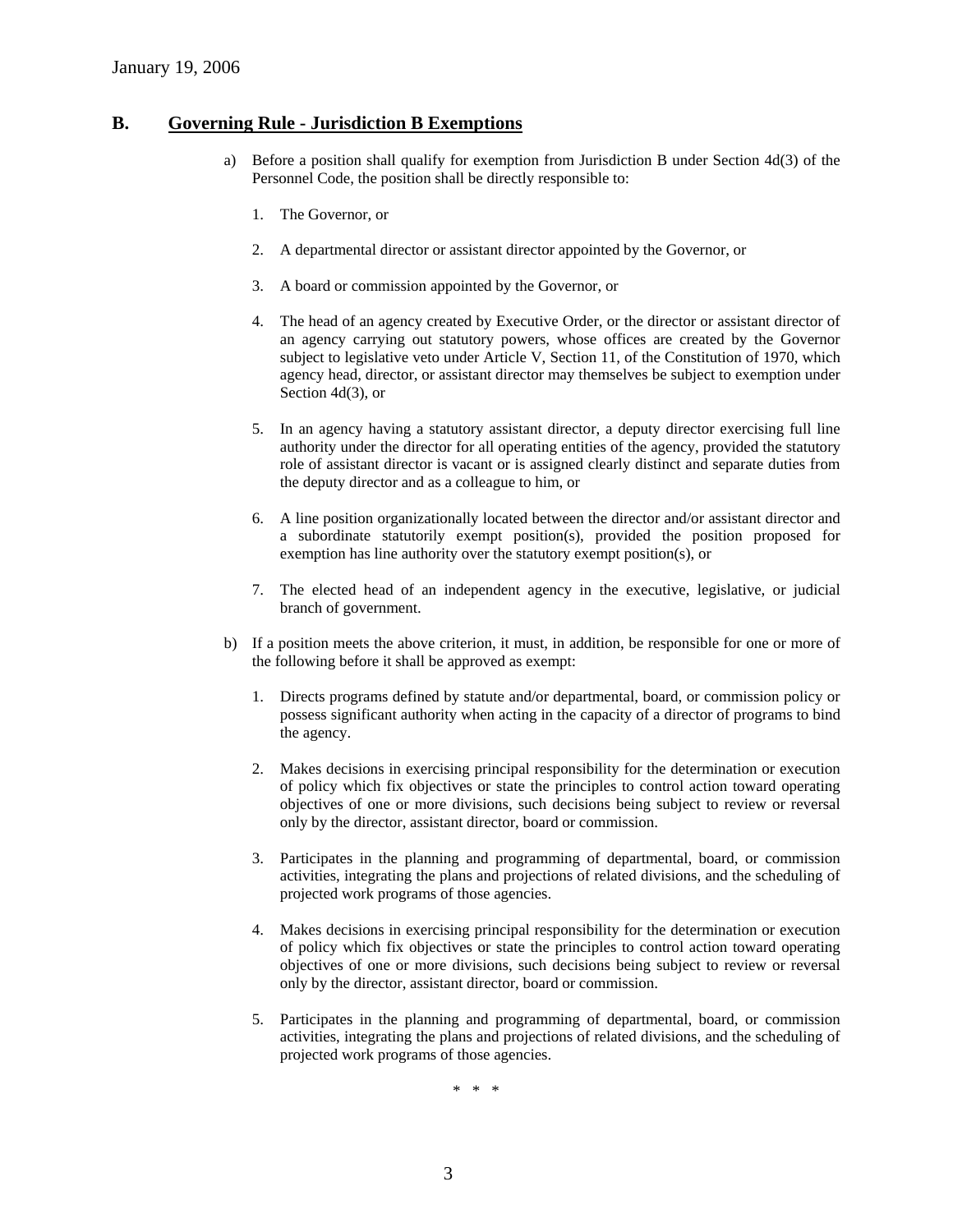## **C. Requests for 4d(3) Exemption**

- Executive Director Daniel Stralka reported that Item C had been withdrawn by the agency.
- Regarding Item D. Executive Director Daniel Stralka reported that the Illinois Department of Public Health had yet to respond to his inquiry regarding additional information about presently vacant 4d(3) positions within the agency. Staff recommended denial or continuance until the next meeting.
- Regarding Item E, Executive Director Daniel Stralka reported that after additional information and clarification was provided by the Department of Aging, staff is satisfied that the main focus of this position will be legislative and not administrative. For that reason and consistent with past decisions of the Commission, staff recommended exemption.
- Regarding Item F, Executive Director Daniel Stralka reported that this position had recently been approved for a single position class. There has been no substantive change to the significant policy making and implementing responsibilities it possessed in its prior title which the Civil Service Commission previously found to qualify for exemption, so staff recommended exemption.
- Regarding Item G, Executive Director Daniel Stralka reported this position is presently 4(d)1 exempt. Substantial changes in both its policy-making responsibilities as Chief of Staff and the reporting structure of the Workers' Compensation Commission support this request, so staff recommended exemption.

## **IT WAS MOVED BY COMMISSIONER PETERSON, SECONDED BY COMMISSIONER EWELL AND THE MOTION ADOPTED BY A VOTE OF 4-0 (COMMISSIONER EWELL ABSTAINED FROM THE VOTE ON ITEM F) TO GRANT OR CONTINUE THE REQUESTS FOR 4D(3) EXEMPTION FOR THE FOLLOWING POSITIONS:**

**The following 4d(3) requests for exemption were granted at the January 19, 2006 meeting:** 

Illinois Department on Aging

| <b>Position Number:</b>  | 00502-47-00-400-01-01                         |
|--------------------------|-----------------------------------------------|
| <b>Position Title:</b>   | <b>Administrative Assistant II</b>            |
| Bureau/Division:         | <b>Executive Office</b>                       |
| <b>Functional Title:</b> | Assistant to the Legislative Liaison          |
| Incumbent:               | None                                          |
| Supervisor:              | Legislative Liaison (Reports to the Director) |
| Location:                | <b>Sangamon County</b>                        |
|                          |                                               |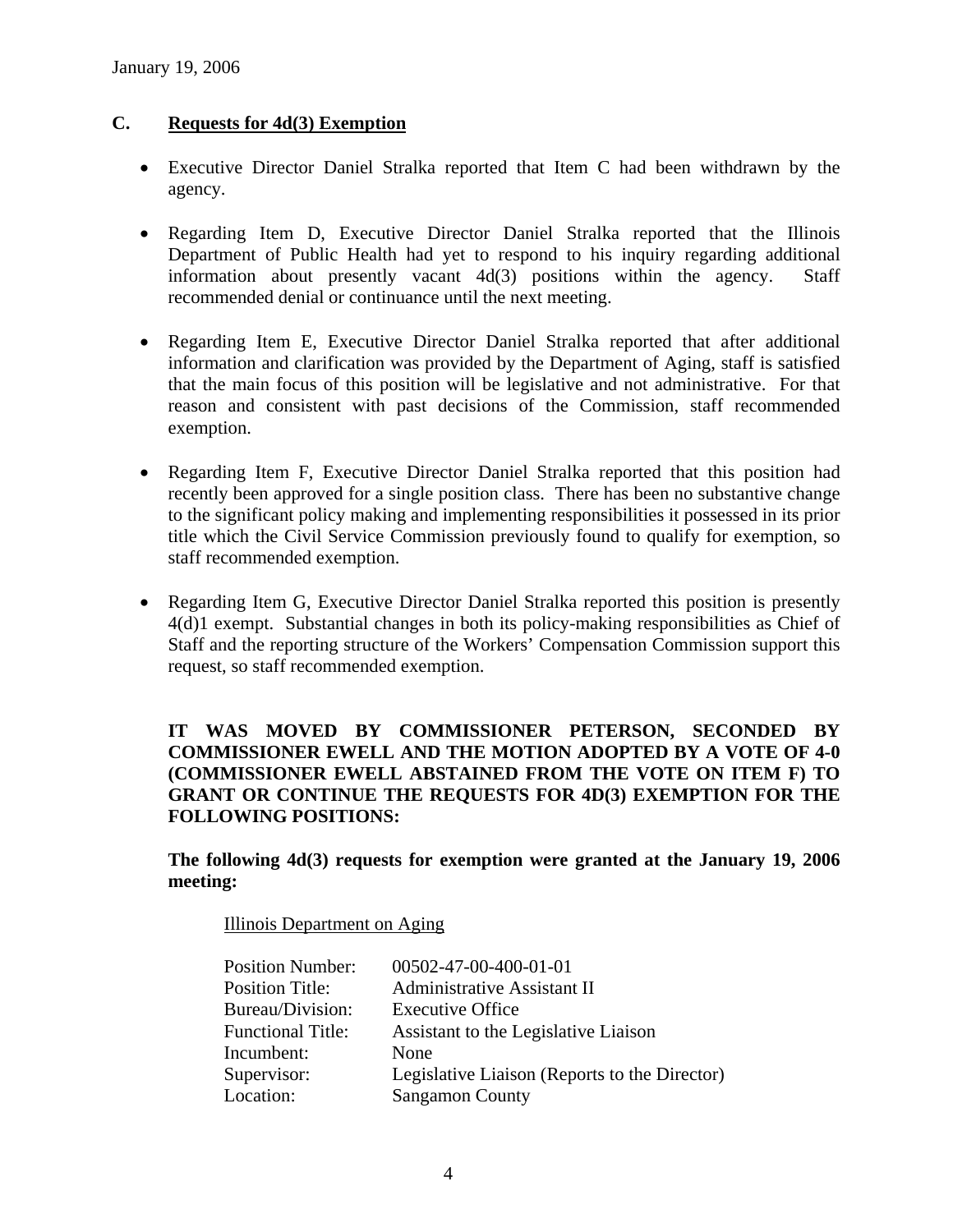### Illinois Department of Human Services

| <b>Position Number:</b>  | 26908-10-76-000-00-01                          |
|--------------------------|------------------------------------------------|
| <b>Position Title:</b>   | Mental Health Program Administrator            |
| Bureau/Division:         | Office of Mental Health                        |
| <b>Functional Title:</b> | Director of Mental Health                      |
| Incumbent:               | Lorrie R. Stone                                |
| Supervisor:              | Assistant Secretary (Reports to the Secretary) |
| Location:                | <b>Cook County</b>                             |

#### Illinois Workers' Compensation Commission

| <b>Position Number:</b>  | 40070-50-37-000-00-02                |
|--------------------------|--------------------------------------|
| <b>Position Title:</b>   | Senior Public Service Administrator  |
| Bureau/Division:         | Law Division                         |
| <b>Functional Title:</b> | Chief of Staff / Assistant Secretary |
| Incumbent:               | Amy J. Masters                       |
| Supervisor:              | Chairman of the Commission           |
| Location:                | <b>Cook County</b>                   |

## **The following 4d(3) request for exemption was continued until the February 16, 2006 meeting:**

#### Illinois Department of Public Health

| <b>Position Number:</b>  | 40070-20-07-100-00-01                        |
|--------------------------|----------------------------------------------|
| <b>Position Title:</b>   | Senior Public Service Administrator          |
| Division:                | Director's Office-Hearing Review             |
| <b>Functional Title:</b> | Chief Administrative Law Judge               |
| Incumbent:               | None                                         |
| Supervisor:              | Assistant Director (Reports to the Director) |
| Location:                | <b>Sangamon County</b>                       |
|                          |                                              |

## V. MOTION TO GO INTO EXECUTIVE SESSION

**IT WAS MOVED BY COMMISSIONER EWELL, SECONDED BY CHAIRMAN KOLKER AND BY ROLL CALL VOTE THE MOTION UNANIMOUSLY ADOPTED TO HOLD AN EXECUTIVE SESSION TO CONSIDER APPEALS**  FILED WITH THE COMMISSION PURSUANT TO SUBSECTIONS 2(c)(1), **2(c)(4) AND 2(c)(11) OF THE OPEN MEETINGS ACT.** 

| <b>PETERSON</b> | YES        | KOLKER YES         |  |
|-----------------|------------|--------------------|--|
| <b>EWELL</b>    | <b>YES</b> | <b>BUKRABA YES</b> |  |
| <b>RICHARDS</b> |            |                    |  |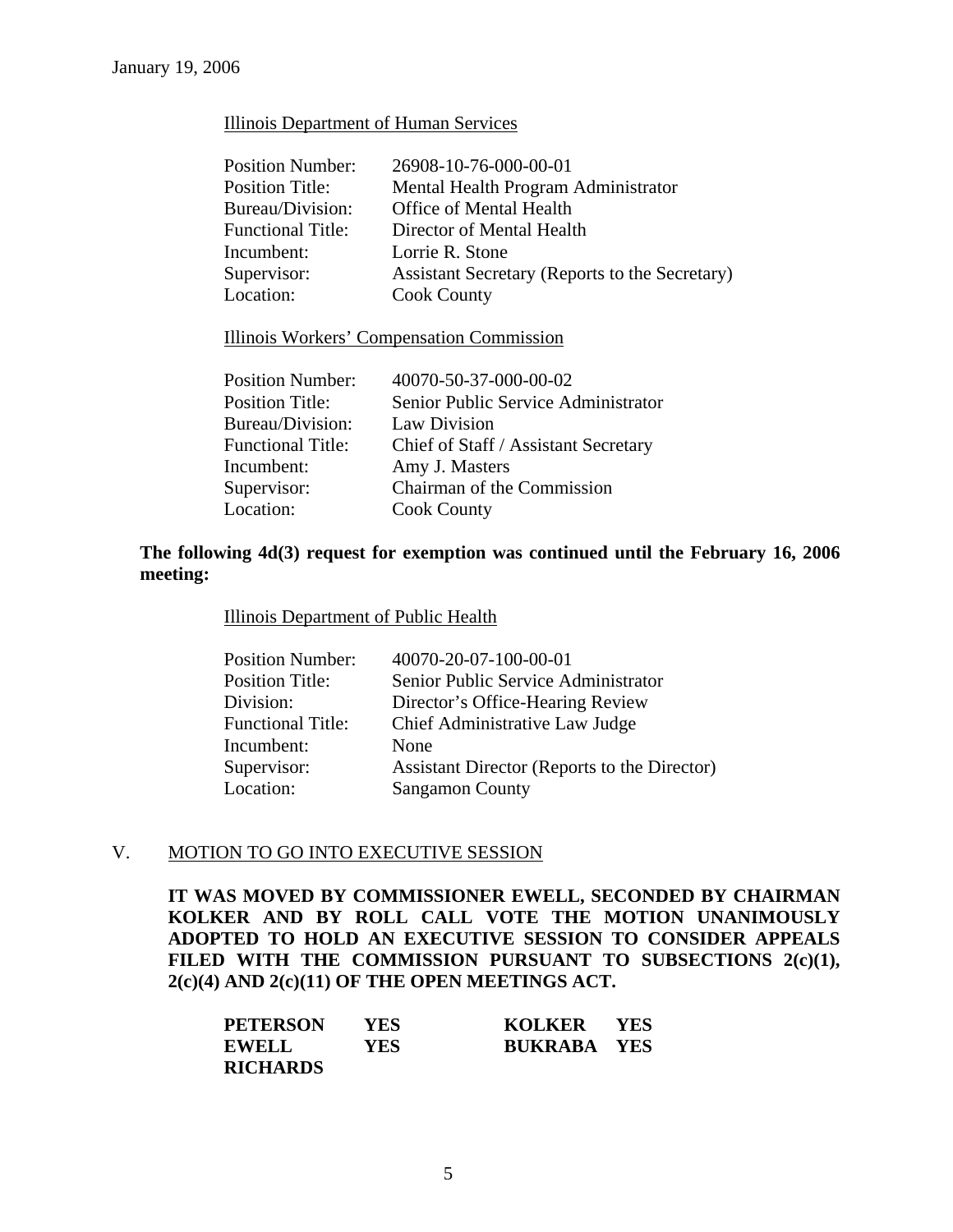### VI. RECONVENE MEETING

Upon due and proper notice the regular meeting of the Illinois Civil Service Commission was reconvened at 160 North LaSalle Street, Chicago, Illinois at 9:37 a.m.

#### PRESENT

Chris Kolker, Chairman; Raymond W. Ewell, Betty Bukraba, and Barbara Peterson, Commissioners; Daniel Stralka, Executive Director; and Andrew Barris of the Commission staff (via telephone).

## VII. NON-MERIT APPOINTMENT REPORT

The Personnel Code permits non-merit appointments for a limited period of time, i.e., emergency appointments shall not exceed 60 days and shall not be renewed, and positions shall not be filled on a temporary or provisional basis for more than six months out of any twelve-month period. Consecutive non-merit appointments are not violative of the Code, however, they do present a possible evasion of merit principles and should be monitored. Set forth below is the number of consecutive non-merit appointments made by each department. These statistics are from the Department of Central Management Services consecutive non-merit report as of December 31, 2005.

| Agency                             | 11/30/2005 | 12/31/05 |
|------------------------------------|------------|----------|
| Aging                              |            |          |
| Agriculture                        |            |          |
| <b>Arts Council</b>                |            |          |
| <b>Central Management Services</b> | 6          |          |
| Children & Family Services         | 5          |          |
| Comm. & Econ. Opportunity          |            |          |
| <b>Emergency Mgmt. Agency</b>      |            |          |
| <b>Environmental Protection</b>    |            |          |
| Healthcare & Family Services       |            |          |
| <b>Historic Preservation</b>       |            |          |
| <b>Human Services</b>              |            | 3        |
| Human Rights                       |            |          |
| <b>Natural Resources</b>           | 25         | 23       |
| Transportation                     |            | 37       |
| <b>Veterans Affairs</b>            | 2          | 2        |
| Total                              |            | 92       |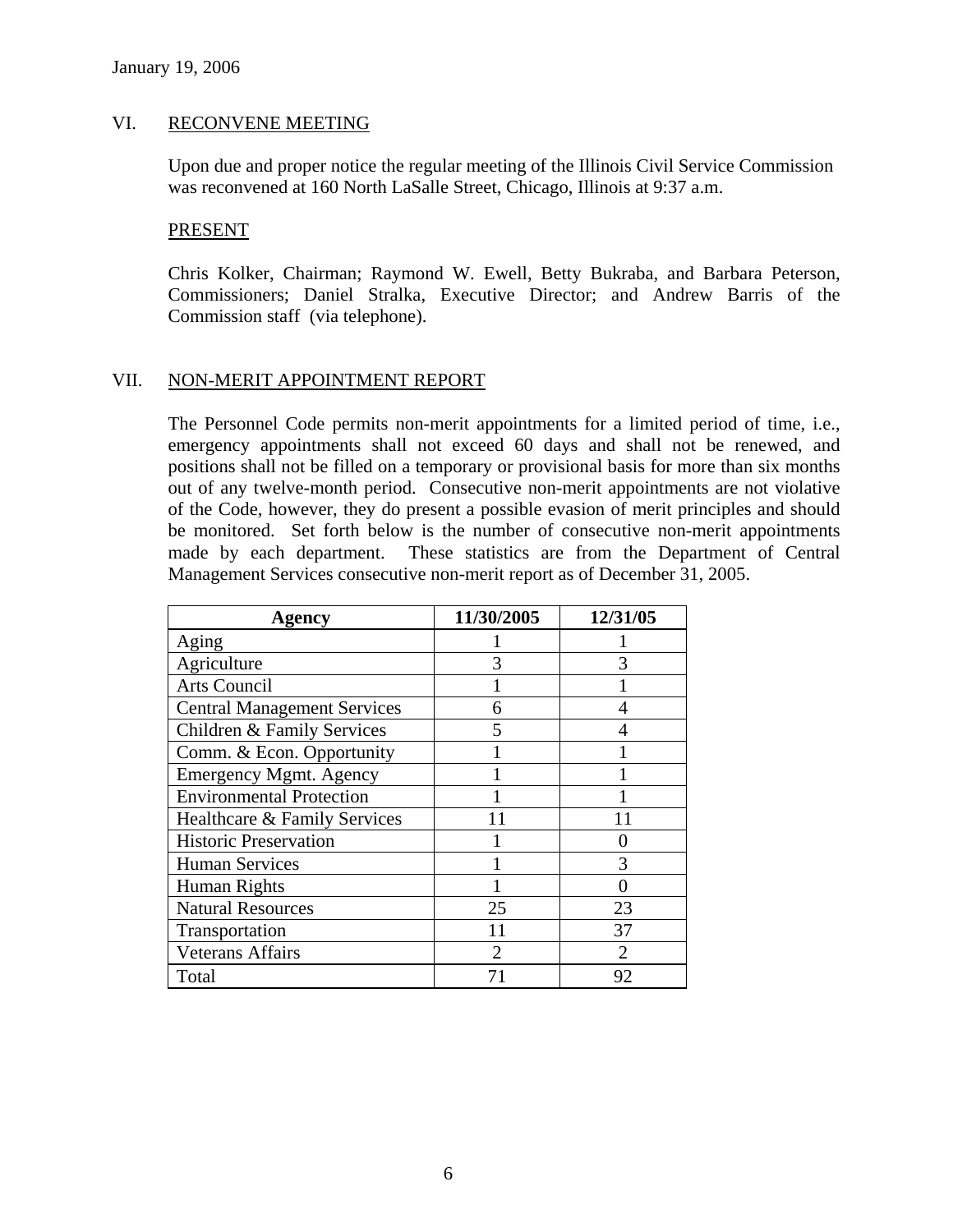## VIII. PUBLICLY ANNOUNCED DECISIONS RESULTING FROM APPEAL

## • **DISCHARGE APPEAL**

### **DA-5-06**

| Petitioner        | Paul E. Dillon               | <b>Appeal Date</b>      | 7/25/05                                                                         |
|-------------------|------------------------------|-------------------------|---------------------------------------------------------------------------------|
| Agency            | <b>DHS</b>                   | <b>Decision Date</b>    | 1/06/06                                                                         |
| Type of<br>Appeal | Discharge                    | <b>ALJ</b>              | <b>Andrew Barris</b>                                                            |
| Change(s)         | Failure to perform<br>duties | Recommended<br>Decision | Charges proven; ALJ<br>recommends 60-day<br>suspension in lieu of<br>discharge. |

**IT WAS MOVED BY COMMISSIONER BUKRABA, SECONDED BY COMMISSIONER EWELL AND BY ROLL CALL VOTE OF 4-0 THE MOTION WAS ADOPTED TO MODIFY THE ADMINISTRATIVE LAW JUDGE'S RECOMMENDED DECISION AND REDUCE THE 60-DAY SUSPENSION TO 30 DAYS IN LIEU OF DISCHARGE BECAUSE IT IS MORE REFLECTIVE OF APPROPRIATE DISCIPLINE DUE TO THE NATURE AND TIMELINESS OF THE INSTRUCTION GIVEN TO THE RESPONDENT FROM HIS SUPERVISOR.** 

| <b>PETERSON</b> | YES | <b>KOLKER</b>  | YES |
|-----------------|-----|----------------|-----|
| <b>EWELL</b>    | YES | <b>BUKRABA</b> | YES |
| <b>RICHARDS</b> |     |                |     |

• **RULE VIOLATION**

#### **RV-21-06**

| Petitioner | Connie Davis          | <b>Appeal Date</b>   | 10/07/05               |
|------------|-----------------------|----------------------|------------------------|
| Agency     | <b>CMS</b>            | <b>Decision Date</b> | 12/28/05               |
| Type of    | <b>Rule Violation</b> | ALJ                  | Daniel Stralka         |
| Appeal     |                       |                      |                        |
| Change(s)  | Inequity of pay       | Proposed             | ALJ finds there is no  |
|            | between merit comp &  | Finding              | violation of Personnel |
|            | collective bargaining |                      | Code or Rules.         |
|            | unit employees        |                      |                        |

**IT WAS MOVED BY COMMISSIONER PETERSON, SECONDED BY COMMISSIONER EWELL AND BY ROLL CALL VOTE OF 4-0 THE MOTION ADOPTED TO DENY THE PETITIONER'S REQUEST FOR HEARING AND TO AFFIRM AND ADOPT THE ADMINISTRATIVE LAW JUDGE'S PROPOSED FINDING THAT THERE IS NO VIOLATION OF THE PERSONNEL CODE OR RULES.**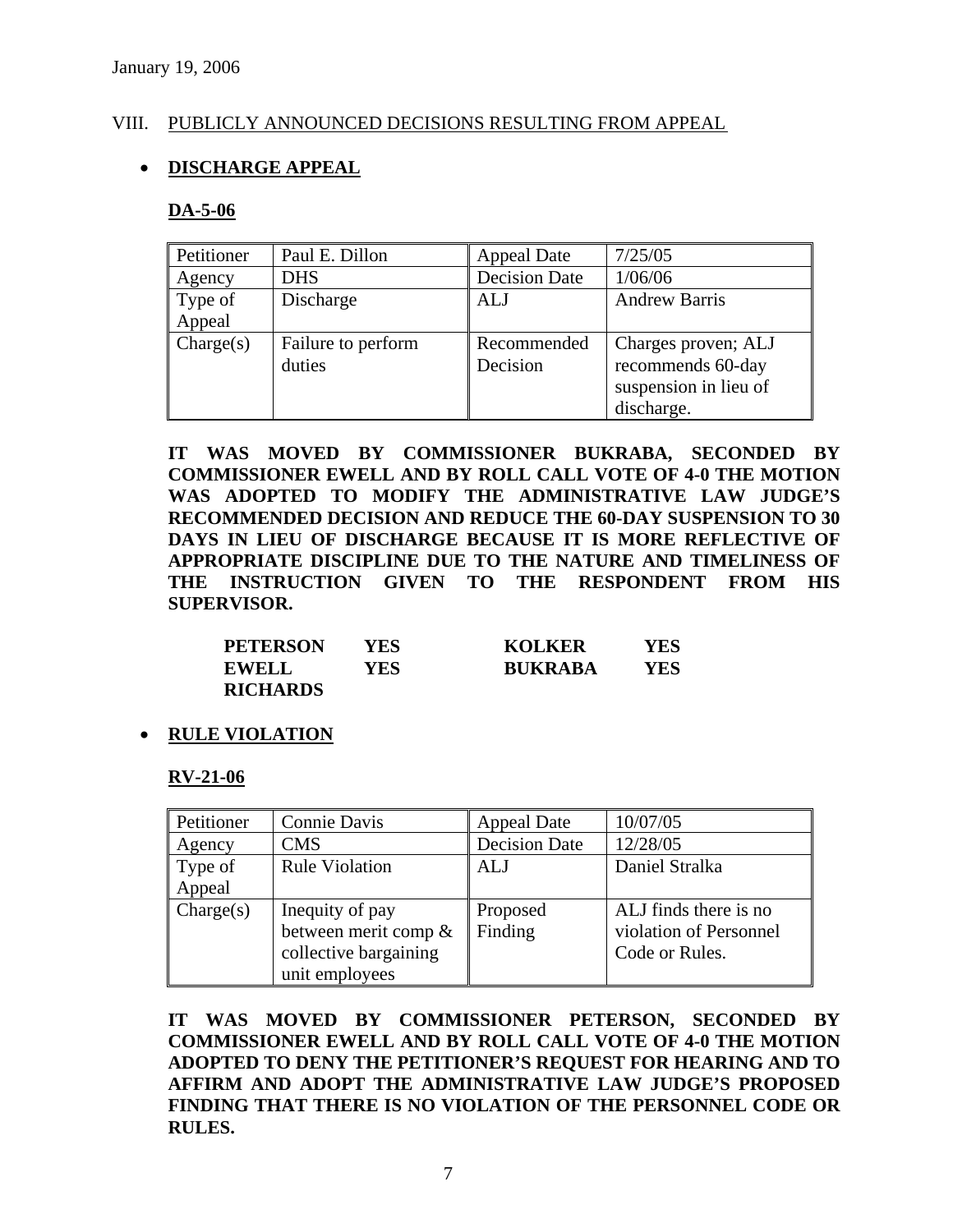| <b>PETERSON</b> | YES | <b>KOLKER</b>  | YES |
|-----------------|-----|----------------|-----|
| <b>EWELL</b>    | YES | <b>BUKRABA</b> | YES |
| <b>RICHARDS</b> |     |                |     |

### IX. APPEALS TERMINATED WITHOUT DECISION

## • **WITHDRAWN**

## **DA-60-05**

|                   | Respondent   Alan Moyzis                                                  | <b>Appeal Date</b>      | 03/10/05                                                    |
|-------------------|---------------------------------------------------------------------------|-------------------------|-------------------------------------------------------------|
| Agency            | <b>ISP</b>                                                                | <b>Decision Date</b>    | 12/13/05                                                    |
| Type of<br>Appeal | Discharge                                                                 | ALJ                     | Daniel Stralka                                              |
| Change(s)         | Illegal eavesdrop; mis-<br>representation of facts<br>to ISP investigator | Recommended<br>Decision | Settlement; withdrawn<br>subject to Commission<br>approval. |

**IT WAS MOVED BY CHAIRMAN KOLKER, SECONDED BY COMMISSIONER BUKRABA AND BY ROLL CALL VOTE THE MOTION UNANIMOUSLY ADOPTED TO AFFIRM AND ADOPT THE ADMINISTRATIVE LAW JUDGE'S DECISION DISMISSING THE APPEAL OF THE PETITIONER, ALAN MOYZIS.** 

| <b>PETERSON</b> | YES | <b>KOLKER</b>  | YES |
|-----------------|-----|----------------|-----|
| <b>EWELL</b>    | YES | <b>BUKRABA</b> | YES |
| <b>RICHARDS</b> |     |                |     |

#### X. AMENDMENTS IN CLASS SPECIFICATIONS

None submitted.

**IT WAS MOVED BY CHAIRMAN KOLKER, SECONDED BY COMMISSIONER BUKRABA AND THE MOTION UNANIMOUSLY ADOPTED TO DISAPPROVE ANY CLASS SPECIFICIATIONS RECEIVED BY THE COMMISSION NOT CONTAINED IN THIS REPORT TO ALLOW ADEQUATE STUDY.** 

## XI. STAFF REPORT

• Executive Director Daniel Stralka reported that a History section has been added to the Commission website.